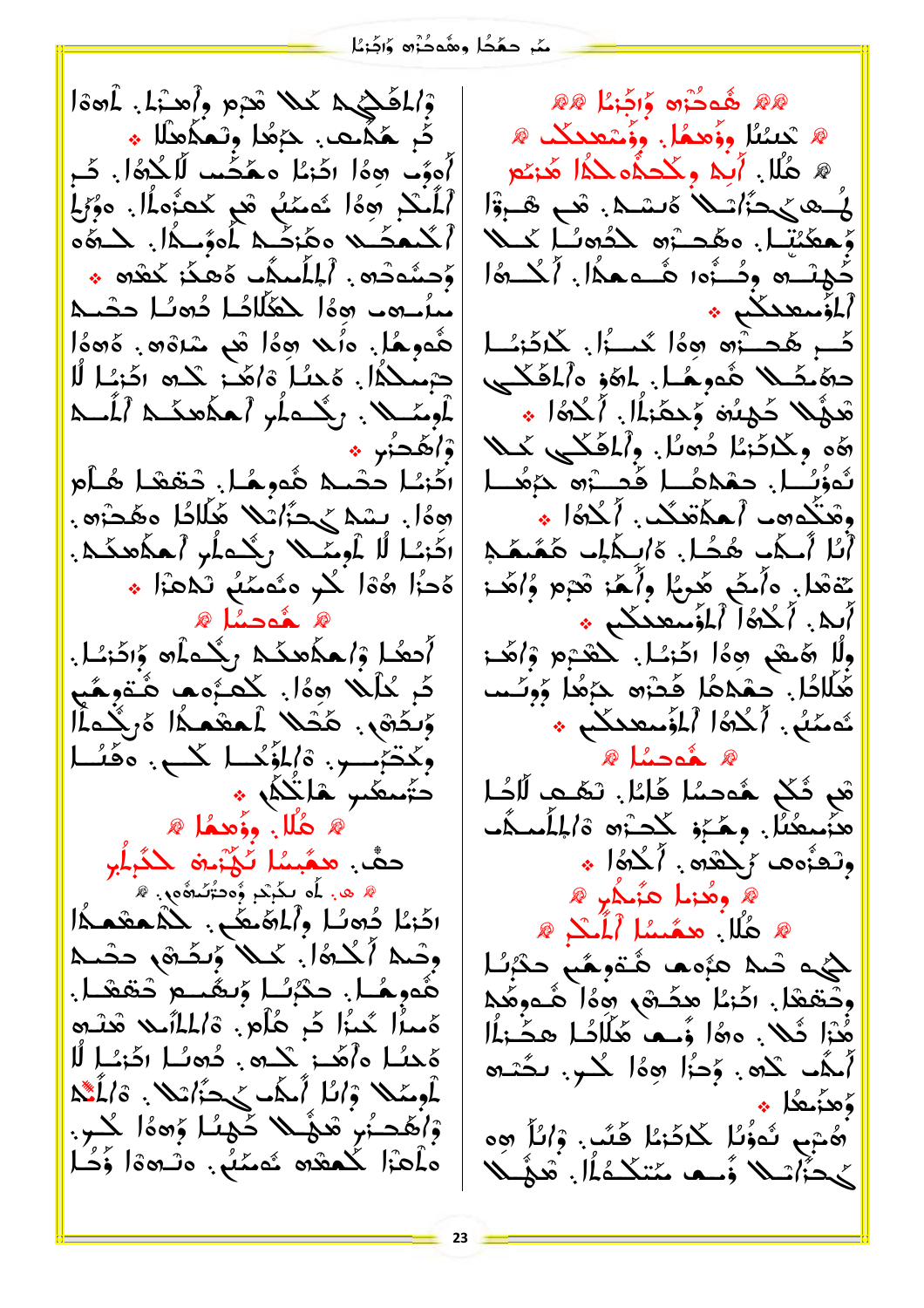هُومِهُوهِ وَبِهُتِتِ أُونِيُنَا ۖ لَكَمِيقِا ة/مَّحْمُاً \* 2 Lisan 2 حقدهُــا أَحدَفَـــه جُنــأَا حَدُهنَــا وَبِهَجْيٍ. وِهْكُنْكُمْ كُبِرٍ ضُنُورًا هُبِ گُددُن<sub>ٌ</sub> وِحَٰٓبَا ۖ كَدۡتِیاً. ونَکُاهُم ﴾ُدومُنَـا لمَكْسِ; هَٰلِكُما. وَهِكَس; كَلْمِهِ كَسَبَهِ هُومِمَا. دَّنْبُرْ وَهِ مَكْلًا حَقَّنْنَا. وِهَّزْوْ هُدُوهُدهُ لَّكِيْرًا. وِنَحْزَا كَمِ كُمِيلًا هَلِلَمِسْمُ هِ هُوصِيُسَا كُمْسِهِ  $\bullet$  gigallo a a ita لَىٰلًا وِمَتْدًا. وَهُو وْالْمُكْوَّوْ قْبِي إُِحُـا. دَوْهَها أَسُّم لَكُمْكُمْ , حَيْثُ أَلَمَامُا وحُحكْتَا. ۚ هُ٥ نَهْبُ لَا حُمِلًا حَمْتَتِهِ اِ. حكَّاءُتْـا حَعَّــۃًا وَحَسَّــه لَا وَسَنْعَــا كُمْرُوَّْمِيْهُمْ وِكْحَبِّةْهِبْ وُحْبَّحْهِ كَمِلًا هُدَرْهِ. وَنُدَوْءُ أَنُدِ هُكْشُدَءُ!. وِلَا حُدُّا وَلَا قَعِجُوْمًا ﴾ an Los pia xe قَــنَى : هُـثَبَ هَـُـــة حَسَّاهُـَــا كُمْ أَوُمِكْمُ تَوْمِ، ݣَاهْدَ: وهُقْدِ مُدەوُنَا ئىچە: ﴿ \* \* حُكُمْ أَوَّنِّي كُمْوٍ. أَحْقَقَدُا وَحَثَّةٍ! حَقْ لِمَكْتُمَا<br>أَسْرِ وَهُنَّمْتُمْ أَجَلَّ حَلا حَثَّنًا فَّ هَنَّمْتُمْ هُزَيْنًا كَبِيلًا ۇسكەھە<br>دَرْىُمُ لَا يَسِ بِيْشَـٰزُا مُمَّسِّعِهِ - ۞ ۞ اسو گەھنُـا ومّعلًا هُجٌ ُعْدًا 2 Lisan 2 قىي ككام مَتَبِقُدا لْمَنْكُمْ كُلْقَيْبِ أَهْبَ. ؤُهِحُمْلًا وِمَثَلًا مَتَبَلَّا. كُهُوبٌ فُنُوهَى كَعدَة تعسْلُه وقِبٍ مُحْسَدًا كَمَنْتَسَلَ بصَفْهِ . حَمْرٍ هَيْءَ۞ هُوِهْدِ وَمِنْصَحِبِ.

ەُىـثَـْتە وُحـُّا تْلاعْـا \* @ Lisai @ وَهَٰد قُومُ ُسَٰلٌ جَيْحَہُ ۡدَیۡ وَیَٰدِی وَیَٰدِی ەَسْمْ هَكْلُلُمْ. مَكْلا كەل دُەنا لحصْبِهِ هُومُا. وهُكُلا كَعْدُهِ هأهَدَ كَلُّهُ. وَإِسِمْلِهِ لَمَا كُلُّ كَكُمُوا لِ هِلْعَبْا كَعِعْدَا وُحْلَاهُ شَمْعُهُ. شَوْيُلا وِلَا حهلا لَاكْدُا وِتْعِثُووْ ثَــلا أَسو ترجئتس متسئم حكمكره جعكنا ةُافِكا وَثُلاً وُجِبُّهُمْ. وَنُكُلُّهُمْ أُوفِعُا هزم هُنْزُهِ. وَ} أما تَكْتُكُمُّا هُوِيَّىب هُم حذَّه حَذًّا هُنْ هُو a a is it وَّكِنَامَ هُكِنَّةً وِجُبَقْنَةُوا وَجَمَيْنَا لِحْدْمِبِ لْأَنْفُسِبِ لْمُصْلِحِفِينَ مُحْمَدُ الْمُحَمَّسَ وَلِحْشَالًا شَنَّعٍ خُبِشُــٰء! مَكِيْـلَـٰهُ! هَٰٓدِكُمَٰٓدَٰٓدُ ۚ. نَهُ ۖ نَّ أَوْهَ ۡبَنَى ۖ حَقَ نَـٰآؤُ ۖ ثَلْحُثُوب. كَرِمُوم! وَكُتَّا. ٱبْعَفْ كُرُّهُ دَّ: أَخْذًا. حَيْمَ هَنُمَهُ هُمَشُعَةً لحققهللاء ابتكتكا لنعن فك كُن هُم هُوزُسًا. وتُعطُّا دەتم ؤْهِ شَمْعُكْ . هاهت هَ حَكْكُتْ مِ هُداً. دەتر لا مْعِدْكُلُ \* هِ إِسْتَمَالِ هَالِ فَيَحْمَدِ كَبِمَا هِ  $\mathbb R$   $\omega$ ,  $a$ i  $\angle$   $\angle$   $\omega$   $\omega$   $\sim$ بشم حي حزَّاتِي فَي هَناتِهِ مِعْجَزَة هِهُمْ. كَلاَحُنْكُ كَلِيمٍ هُمْ وَكُلْمِهِ . وِشَـٰمَـٰٓئِي کَـٰٓ ۚ کَـٰۡدَ مَّاۡدَا ۚ ہِ اَا ۖ ہِ مَّـٰثَی هِهُا اكْنِسُا. حَمْدَهُسا كُحِبْتُ وَلَا بَعَّكُمْلاً . جَنُبُرْ وَهِ هُزَيَّا هِزَيْتَهُمْلَاً. وِمُهِد قَاؤُا حَقَٰدًا حَصَّرْاً مِمَّبِؤُهِ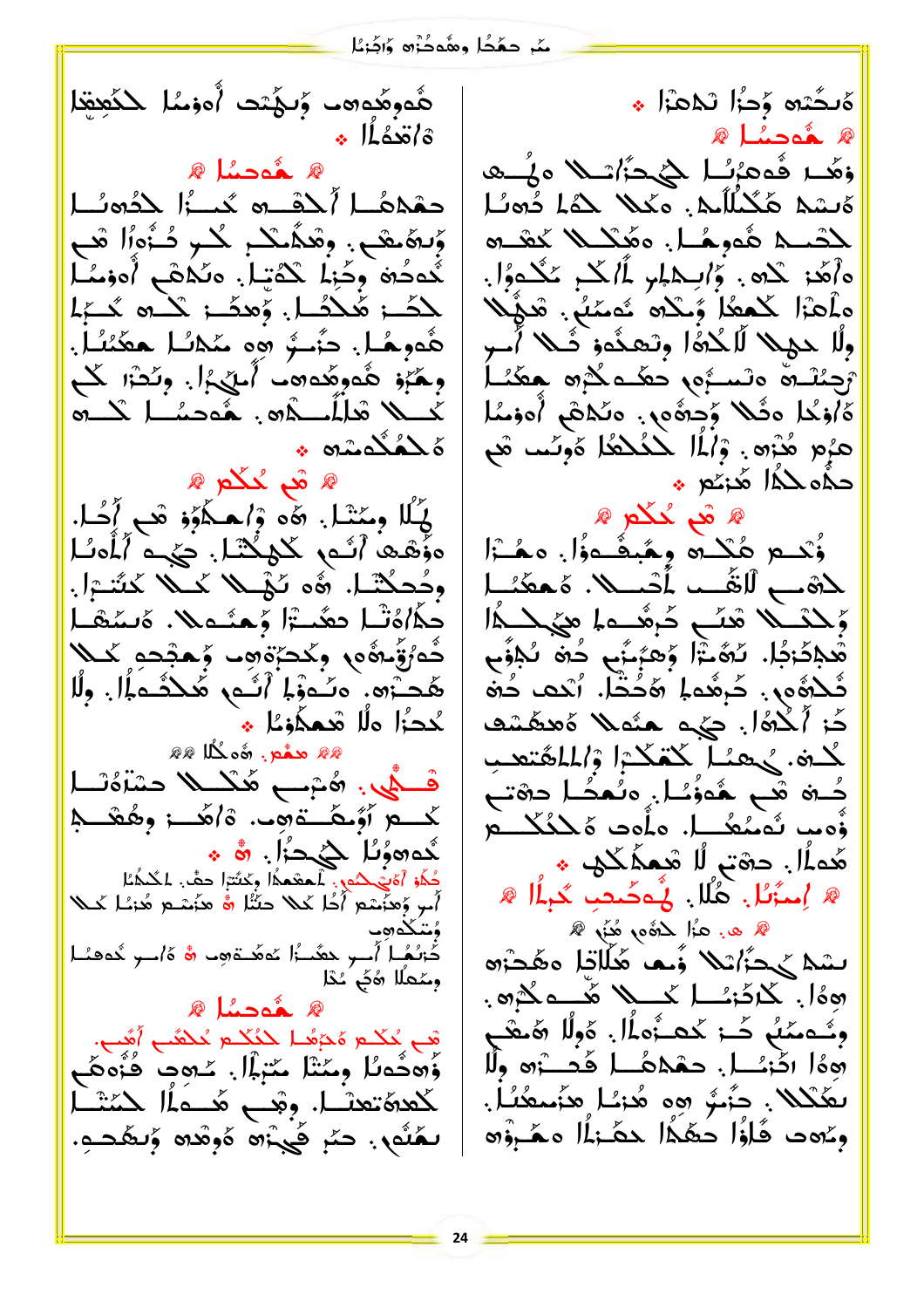**& هِنْدُا وِكُلْمَا هِ** ه حقَّ. *ثأل* هرُوْها ه ىشىم مْلَائْسا رْىمْكْن كْرْدْسَا دەْمِئْكِلا ھُەوھْكْ. ۋاڭىمئىكلا أَبْتَغَلِّمَ لَمْ كَلَّا وَهُجَاهَ وَالْحَمْثَ الْمُسَمَّلُ . ۿ٥ڞ؇ أَهَٰذِ كَمَٰٓرًا كَلاَكۡذَابِ كَمَلاَ وۡآٰءَكَٰٓدِ ۖ كَمِيلًا ثَعَنُكُم، ثُمَّعَ رَهُمُما يَوْهَ ا هَٰٰٓمُــڡ دَٰٖٓٓمُـا مِكْـٰٓ؛ مُـْٓا كُــر. هُوتُ كُرِ \*<br>اثْنِـُـا ثُـْ0َيُـا ثَــد هُومِـمُـاٍ. مْبِ هَلَلاحُـل أَهِـكُحَـٰ: . هُجِـهُـلاصُل ٱللحـْكَـعِ فَعفَتِهِ كَمِلًا وِلَّا هُمْعًا هِوَٰا لِكَمُزًا. حَدَّدُ \* مَسْـرًا ونُــدوُّا أَهَٰذِ كُلُو، أَلْمَكْتُتْ هُجُلَ أَهْلَلَ. ۇرېگەكم أھكەنگى كەن ەھكىئىب وأَمَّدا أهجُن هُوصُا \* **& هَوهُا هَرِهُنَا وِ كُلْثَا &** ه حقُلًا. هُوهُ*نَّا ۾* ® ه. ومًا هُمهْا وُسِ هُدُوكا ® مِّبِ دُوباً هَي أَحِقْحَدًا وِدْهَ أَحَّدَا. ے۔<br>وَأَبِيْلِهُ هُمْ تَبَيْنَهُ وَأَهُوْمٍ وَحَمَدُهُ<br>أَيْكُمْ مِنْ أَوَيْمَتِ هِوَهِ هِمْهِ<br>يَلاَّ هُمَّ أَيْتِ وَهِدَهَ لَأَيْبٍ هِوَهِ حثَكْتُوم فُوعْبُصُومب. هُحثَانُـولُمْ ا وِلَا تَدِيْكُ حَيَّا وَبِ كَبِيهِ هِءُا كَشَيْرٍ شَوْكًا وَالْخَلْفَصَلا أَسْلَمَلُه هِهَٰذُا أَسْلَمَهُ وَهُمَا: ﴿ كَ إِمْكُلْهِ مُسْتَوْهُمُ وَيُحِشَا وِٱحْتَحِمَاهِ ۚ. ثَمِ حَبْسُلًا أُفَّ خَبْلُكُم أَأَلمَلَ وَوَٰءًا لِلصَّلَاءِ وَ صَلَّاءِ وَهُبْهِم ڝٚڠۿؗۮؙ*ٚٳ* ۿ*ۮ۫؎*ؠ. ۿؘڡػ؎ػڮڬٛڵ

لْمُحَطّْ لِكَنَّبْتِهِۥ وَٱجِنَّـٰدِهِڡ. وِهُءَشَـٰه هَنَّسْمَ لَحَدُّهِ \* هِهُوش هَا گُوههُونا كُنفُوم هُلًا. وَكَتَتَرَا. وهَجَلَاهَ كَثَيْلُو هَٰٓدُدُا ۚ هَٰٮۡٮٮعَٰنُـا ۖ . حَمَّـهحشه ۚ وُنَـُـٮ هُبِ وَٰ٥هُـا هِ هَشا هُتِـدًا هُعفُــع كْݣْݣْدْ: ، ەھُىھْب ھُەئلُك كْتُنْبَرْا كُم هلَّسْمِ هُتِّمَّا ﴾ هُوصُلِ لِهُو هُـُلا. وْاهُــز هُــزَى كَعْكَبْلُوهِ. ثَلا وُ/ثَلا فَي مِنْ هُمْا وْهِبْ مِئْشَارِ. لَا أُوْقْسُوهِ بِأَحْمِنُكُمْلَا وقَعِيمُكُمُ مَا أَوْحِبْكِ وَيُحِصْحِ هَدَاً . وۋە ئېشا خېگىر. & حُثَم*أا وِهُ*نِ مُحصَّد & هُن*نَا وُم*ْعَدَكُم مَكَبُوَّمٍ.<br>رِكْدَبُرٍ كَعَمٍ دُونَا ادْنِنَا رِكْدَبُرٍ كَعَمٍ.<br>مِكْتِكِدُبُرٍ تَعْعَلا مُنَيْا ةَسْتَقَا كَمْ. كَرِ هُم أَفْتَوه وِتُلِمَّا كِنْكَفْا كَ: كَذُّهُاً. رجُل وَبِمَّنْ هُـُلَّا هَزْهُـدهِ بِ<br>وِيُدْهُرِ أُوفِيُـلْ: دُويُـل رَجِّنْـل أُف أَكْتَمَكُدْ خَزِا ۚ كَدْيَا. ۚ أَوُتِمَّتِ وَهُهَ ەڭلىُّ ەَھىكى ھَىھُنُّماً! ﴾ R Lelucie مِـمَّـدَ مِنْهُ مِنْكُمْ بِـرَاءَ النَّـمَـمُّـرِ دَهُا. وهَيْ أَلْمَ كَدُرًا وَكَحْرَهِ هُلَّا لأوسُا وُحِيْد دُوهُا وْاهْدُه هُبِمُـهِ . هُدَكْبٍ وُسِعْداً خُرَجُكُمُلُه حثَّكُنُرُبَّتْ \*<br>حَتكِمُبُّرٍ مُنطُ بِحَهْلا حَصَّهَا وقُوبٍ أ.<br>شَي ثَلا أَسُلَ وَهُدَيْهُ ۞ حُو حَقَّمَتُهُ أَلْ \*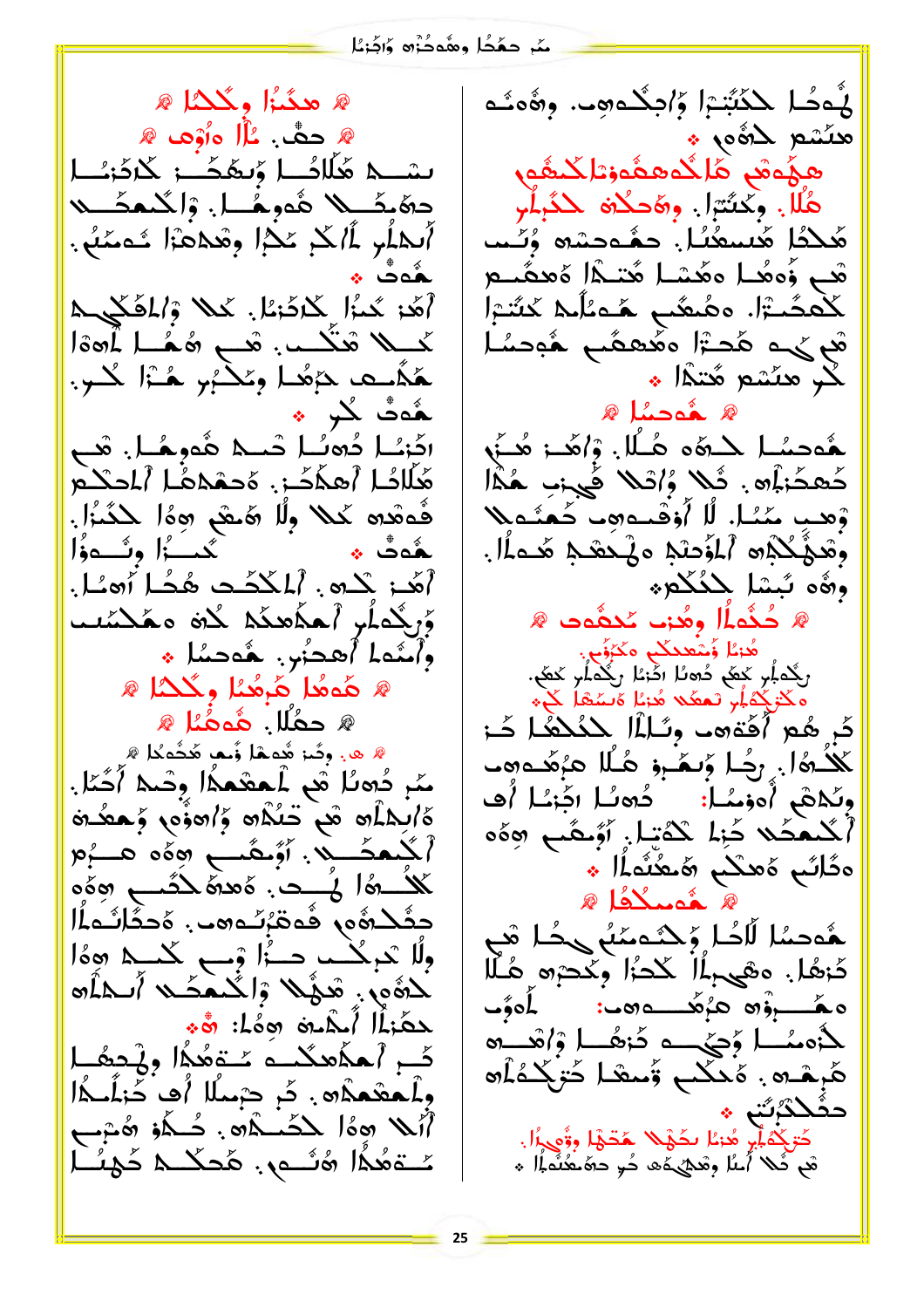جبهي حَنْسُوٌ وَهِ وَهَنْجُوْ كَيْحَنَّاتْبْلَا هأمكَ هجَبَلًا كَجُوبًا. `` لَكَلا رەەُا كەمحاًا رَكْبْئًا. ۆىھىم كىقىقى لِكَعُنُّ لِيَ وَمِيْدُ الْكُنْدُ وَالْحَقُورُ فِي مَعْرُونَ الْمَرْدُونَ الْمَحْرِدَةِ الْمَحْرِدَة ەَحِمَّــرُّه اُلْمِحَـــزاُل لِـكَـــ وَهَجَــزَ<br>حَمْنَـــهِ فَكِجِرَبِـــل وحُـــرُّه( هُـــمِـماُ هُمْزُوا وِتْعَ أَكْتُمْكُلُّ تَعْلَمْهَا \* أَهَٰ ذُوبًا كَمُنْ!. وَٱحۡ أَوْهَا هُوْلِ. وْاْلُلْ أَيْكُفْ هُجُلْ. وَجُنْفَ كَكْتِبْلْ تَدْهَدُ كُنْ . مَكْمُلًا شَا كُبْ شَوْا وِٱهَٰ: وهَـٰدُا شَـٰم حُـٰدُو وٱحدهَـٰدَ. يَادُا أَحفُا وهَكَكُمْ \* لْمُعِدًّا هَكُمْاً هِجَّـٰٓٓ;اُل: وَٱسْلَمَٰتَ كُنْـَۃًا لْحَدُوبُكُلِّ. وأَأَمَدُو وَوَٰهُ الْحَمِيلَالِ. كَبِر وَّسُل هُتَـــلاً هِهْلَ. وتـــهةا مَنْزَهُــا وهَدَّمِكَ ﴾ & حُذْه لُما وهُن، أَهْنُو & هُنَّه ٱلمُعتقدَّة ثُمريُّه أه وِدُهنَّا آدَّنَا.<br>تُريْها آه هَدَدُها ه سُعًا لَّذ هَ ذَكْتَهَا هُلَائِـــا هوُا كَـــه حَنْــــو. هـــرُم فَزْوَقَـهِ وَهٰذَهُـا }. ەَىمَقْـا أُهومُـا هُرُهُـــدهـــ. وتَعَـدُّــ وتُلهُـــ: لِمَحْــد ة/المُعد و مَحدٌ و عَلِيٍّ اللَّهُ عَذَارٍ . وهُمْعِ كِلاَهُمْ كَلاَيْشُماْلَ \* هَـحُـزَلُمْ سِبَاًا أَهجَـٰ;ُرٍ. حجَّـ: مَدْهَجَكُــح هَنْكَ حَكْسٍ. وَأَمَا أَمَكُ يُحَزَّاسًا . وَهِبُم هُٰٓئِيلٌ هُمُّهُـم إِيُّلٍ. رَقَ هِهُا تَعمُلُ هَٰكُلُهُ مِن رَوِهُ الْهُ عَلَيْهِ وَسَوْعِهِ وَأَوْمُرُ ھُمْ ھُرِجِسًا. وَكَرِ بِكُنفِ مِيزًاوُوِهِمْ وَمْتَوْهَا. دَوْقْدَ هِدًا كَلَّةُهِ وِسْلَةُا مثال: ﴿

أكْتَمْكُمْ أَبْتِكَلُّهِ: مَتَّتِصًا مَعْصَلًا هدكَمسُه العامَل تَحمُدهُ وَأَهْدَأَ. وہ کب دُکَھٖے حکّہ گب ہُنے۔<br>حیّہ مُکا ومُن کٌب ہُہ ہُ **۱۹ هُدِدُهُا ۱۹** ه حقّ: وكَّلا هَلاَمًا *ه* حد: حزَّبَ 90 وهَرَّو كَسَرًّا. ٢١ كَمَل كْلَمْ هَكْزُلْمْ كْلاَخْزْسْلْ. هفْكُلْهُ هَا لِكُسُرُا ادَّرْسًا. کُبِ مِثْمَکَّز تَكْبُو هَؤُكُمْ حُمْسًا. ةَالْمُكْسِي 1هُ دُروسُــا. كَـــلا مَلْلاَصُــا ولَّا أَحـــزُرْه رِّهِ وَا. مُسْزِ كَعْنُسَا. وْالْلَّهُ اْلْحَكَسْب دَسَّىلا لمَلاَّة!. وِثَلاَهْبِ شَعفَـت. هُه وِأُفْ هُمْ دَٰاِقًا. فَهُنِفْ لَاه كَعِجْعَةٍ . تَتَّمَّا لَاجُرْهُم أَبِ وْاهَدِ \* كَـــلا هِهْا آَخَنْــا دُهْــا. وَبَـقَـــع دْنْفْعْدَا دْهُمْكْكْ هُومْسَا. وْݣَاوُا وُحُط هُجُمِيعِت هِءُا. وُيَسُعْطَ هِءُا كْتّْفَ كَعْدُه وْهُم ݣْلْدُهُ أَهْلُوْوْ هِوَا). كَمِيزًا وِنُسْوَأَ وُلِعِجَبَتَهِ هِوَاً. وَحِزًا 20\$ا كُبِ. حَمْـزْاً وَعْـَةْهُدَّى. هُ الْمَوْا هِعْدَ وَمِثْلَهِ شَمْلُهِ \* َ ثَمِ ٱلْمَكَّلِي مِلًّا ٱحْتَرْهِ ۚ ٱسو وۡاهَٰذ لْكُلُّهِ حَقَّدُهُمْ لَا هُجَنَّوْهُ . كُمَّزًّا وشَوزًا كْتُوبِكْ. وِلَا حْكَيْكَ تْعْسَلْا. وْأَصْرَا خَاوْتُەھە. جُدَّىك ەْسْتَىھە گەۋا هْشُىلا . ەلْا ماْەد مْھمَّىب لمۇنْكىلا كمعبِّدةً م، قَدْهُـــــــلا وِلَمَّا رَهُمْتَ مِنْدَ ــــــــمْ لمغتك والمغتكك للأصلا ورجلته وقه وهُكْسُبْ \* هِ إِسْتُمَالٍ. هُلَا. أُووُه كَعِفْقا هِ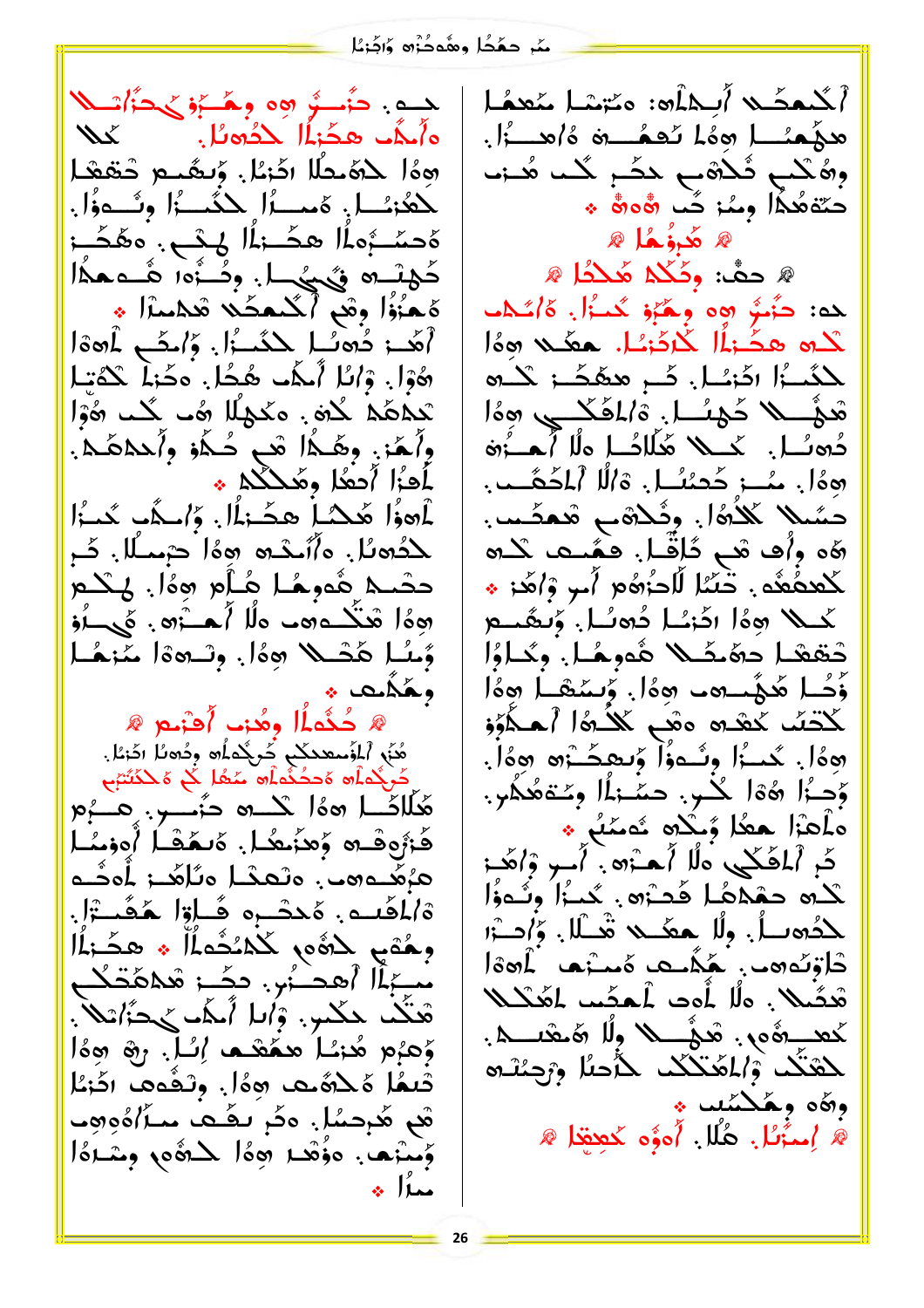وِمُـهو مَـْ الْمَوْمِ الْمَحْمَـٰ اللَّهُ عَمْدَا اللَّهِ وَهِيمَ كُـەكُە وُحِدُّەڭـەلُمْا. وِنَــْت شَكَــٰهُا ەأقئىر ككعفار م ادَٰنْ مِياْلِ وَوْلَ حَمْلَادًا. دَوَّمَدُ هُومُا ئُـرِ مِـرَكَا). وهُنْكِلا كَعْبُرِهِ ؤْهِمْنُا. شْلَا لِيحْتّْنَكُمْ هُجَةُلَٰا وَٱبِكْلُر بُكْسُرًا حَكْسُورًا. وَأَحَسْرًا كَعْفَسِهِ مُمَمِّعٌ. جِنُرٌ وه مَدِكُما وقبِ أَحُـلَ. وِهُوْوُهِ هُمُوهُمُوهِ لَمَلِي إِلَى وَتَعَلَّمِ لْكَعِيقِهِ لَيُكْتُل حَوَّمَعَّتُمَاْ وَحَبُوْا هُمْ سِمَّا حَمَّ. أَحُا حَمَّد هَا ه اتْكْبِرِ رِمْهُ ) رِمْهُ أَ. هُ ه يُدْسُلُ دُبُوْ وهِ وِهْبُوْ كِحَزَّائِيلًا أُف هُجْزَه ۖ لِأَكْرَبُا ذُهرُا ۖ \* حاِقُوْا حَيْثَا وِدُونُومَا). محكَّف ووها ادَّنْـَـا حەَّىتــال. ەۋتىشــا ەھُەۋكْتـا لَّهُنَّوْهِ هُكُنْوَكَ هِوَٰا هَوِّمِيلًا لِمُكُمَّا أَجِئْنَــْهِ . كَـــأَه هِهْ ا مَكَـــلا كَلَـــرُا  $\bullet$   $\bullet$ ومئسسلا هؤا ألمؤا وهجشوه هؤال كَحِذَاتِيهِ كَادَّنْيَا دُوسًا. وهُجَا لَٰا آوسًى \$ وَحِـــزًا 50\$ كُـــزٍ. قَيــح<br>الْكَــمحَـــلا حَــزِا أَيْ ــرٍ. هِقَلاَتْـَـا ھُٽُلُو وِٚمُنَبِّعُلُ ﴾ هُمبُد الْأَمْلُ ثُمِ وُتَمِيلًا ، حَقِّمَشُومَلُهِ هْمِ سْدَهُ! وَمِيزًا. ۞حَيْدَ أَوِلُوهُـدَوْلَمَا مُهْ; هِهَا كَعُدًا وِتَسَالَ هِهَا. كَادَّنْـًا وِنُقَـْعَا هَـٰمٍ هُرِجِسًا. ه/هِكُكْبُـِهِ ومثلمان مسأل وها وأوهُسوفال

هُنَّهِ ٱل<mark>زَّمَعدكَ حَرِيْدَاُ» وِدُه *بُ*ا ادَّرْمًا.</mark><br>حَرِيْدَاْ» ەَحتَفَّداْ» مَعْا كُم ەَحْكَتْبَ @ هَءهُدا وُلمْوْمٍ وِكْلِّدًا @ ه حقٌّ. هُنْمًا هُنَّى هُ ، هو . هُنئا هُنِّي. أَسِ لِكَقْعًاوَا ، وَهَا كَمْهَا إِنَّكَ أَيْتُمُ الْمَمْلِكُمْ مِنْ الْمَهْمَ مُكْتُولُ: ةالما وهُجِبْرُو كَلاَدُوْمِ ا ةُ/هَـــز. وِهُ أَكْتَـمْكَـــلا. هُـصــدًا وتحكمك نُكْبُرا كُمْسٍ. هَاؤُا فَيُحِيُّها<br>وَنَكْبًا خَلَا هُنْزَهِ فِي اللَّهِ كَيْحَقَّارِ. حَمِيهِ هَعِهُما وَأَوْجَعُهِ وَلَمالَ أَلَمَا وِبْعِنُوها لِلثَّلاةِبِ ۖ دَّتِكُمَّا. وُوسُل وهُومِهُا. تَدْهَلْا كَبِرٍ هُو دَكِيْتُو دَّوهُـــا. وإوّْآا معَبّـــا. دُاتـــزّوهب تمكَّمهُم \* لْمَاهَوْ هِهُاْ ادَّبْنَا. ثُم أَهلَاكُ: حضْبِهِ هُومِمَا. كَمِلًا هُمْدَكْرُهِ. وُحِبْرُهِ ثَمِمْلُو. مِكْمُعَكُلا يُسْرَٰا. خَبْطْطْ عَكَنِّي الْحَنَّـبِ. وَٱمضَح الْمَوْمَ الْمُوْا وهُدَناُنـــد ه}هُـــز مُدْ:<br>وۡ)لِمَوۡكَٰلِي A يَدۡيَّلُ مُتَكَــدٌ وقُب كْلَاهُ!. هِجَٰٓءَاۢا ٱمْمُـه كُـرٍ. مْغُــلًا ھُمُّا هُدْهُا تَلْمُومِ كَمُنُّسِ. دَمِّدًا<br>حُمْعُدًا وَجُنُو هُنَّا كُو \* @ هُدِوْهُا @ هجعًا. أَلْمَٰهُكُمْ مِهُو سُنُورًا هِ هـه. دَّنْــَـوُ 90 وهَــَمُوْ لِمَيْ حَـُمُ اتْـَــلا ەڭلۇنا دەردىئا ھَدْ: ى دَرَّاسْلا وَّــم هَٰلَاتِها. بِسْبِهِ 1هُمَّا هَهُكُ: كَادُنُـا. كَـْمَا هُـِمكْنِهِ وِكَـزُهıُو. شَـهمَّـٰفُ كَــٰز كَـٰهــزُهـٰدَا. هَوِلَا هَجْمٍ وَهُمُ ادْنَىٰلَ. حَمْدَهُمْ قَدْرَو لْمَلَّقْدُهُ . حَزَّىَّةٍ وَهُ هُزْمًا هَزَّمْهَكُمُّا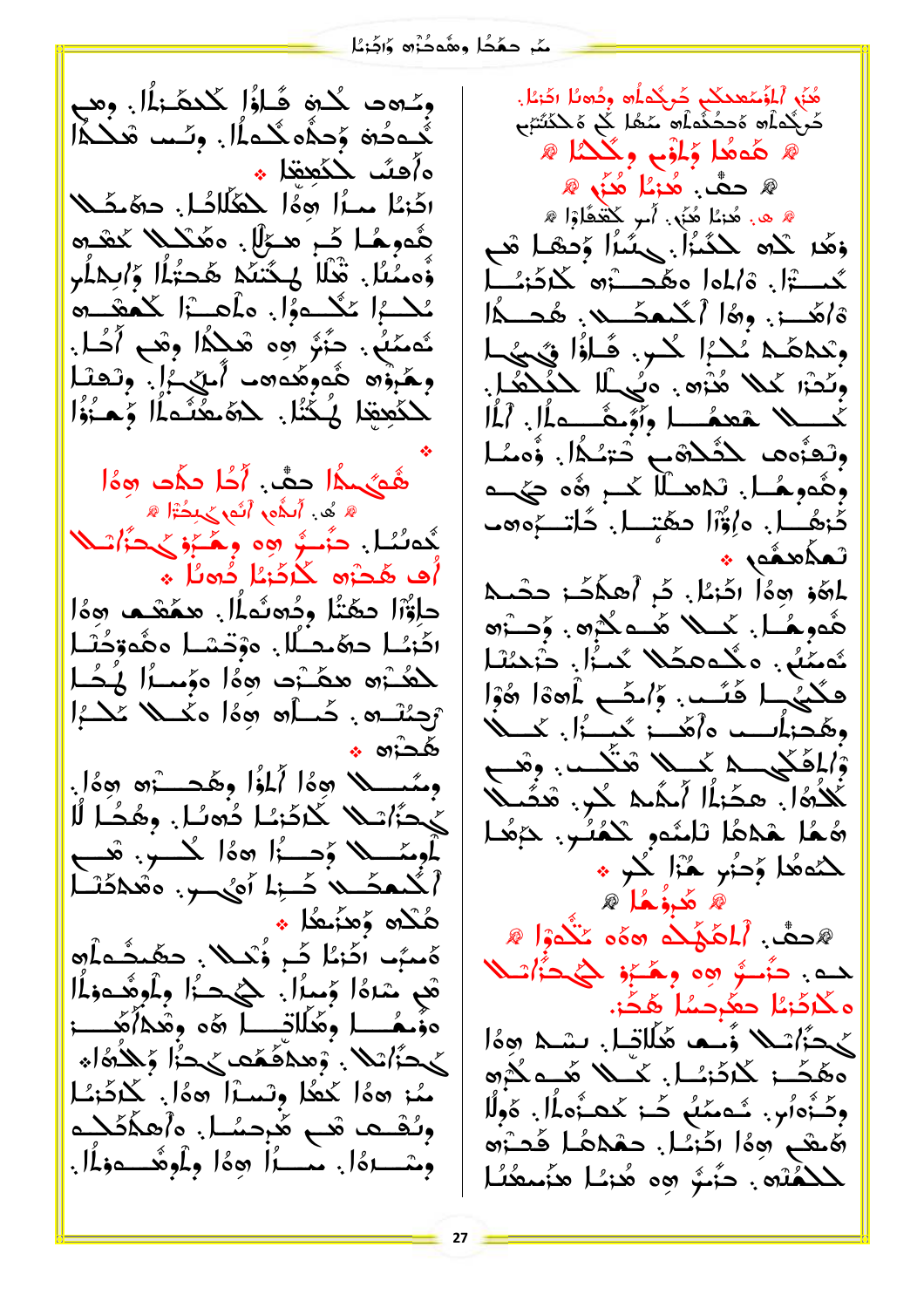لمَكْعُلُم وَلَاه مْعَمْعُدْ \* ه إستَمَا حقٌّ. كَعُدا مَكْتَعْدَا هَ هم. حزَّبُو وه وهُجرَّه كَاجَمًا حَبْ كْحَزَّاتِــلاً هَـلَّاحُــل لكمُوسُـل ادَّنْــلْ وِهْلُمُّهِ مَلْدُونَ. كُلُّوُا وُنُا كُلُو هُه هٰذُـهــه . وِكُمُّْوَمُ هُـُومٌمْ تَثَمِلاً وَوَا. مَكْتَبُ كَعْدُهِ بِمُعْلَم  $\bullet$   $\downarrow$   $\circ$ حةَه كَبُّلًا اكْبْسًا مِيرًا. هَٰـلَٰلِ هُـٰٓئِـلَ وَكِلُّهُ ٱلْمَهْكُفَ وَهُمْ كَفَكُمْ هُرْحِيمًا مأسسوم وةا. وقُسم وْمِكْتَمُو  $\rightarrow$   $\frac{1}{2}$   $\left(\frac{1}{2} + \frac{1}{2}\right)$ لًا كُلُّم أُوسًى أَه ادّْسًا. وهُدَ:ًا لُهُما أَلَمُسِهِ كُلُو. رِكْماَرِ تَكْلُهِ هَدّْرُمْ هُٰذِئْكِلّْ. هِ هُٰكَمَّتَكَفِ وَالْوُسِيو وٛاهُدُو ؞ مَعْدَدُا مَعْدَدُا لَا تَعْدَا. هَنَّتْتُ وهُنْئًا لَـكَاهَٰٓأَ. هَؤُهِمًا وِهُـهُوهُـأَ دَيْبِـهِ هُ كَلَّمٍ شَمَّا وَالمَعَنَّكِبِ. هَم هَلَائِط كَيْتُ هُرِجِسًا. هَعَكُمْ هِوَٰٓا اخْتِيَّا أَف ٱلملأسد. ةالمكّلي هِهْ أَحْمَدْنَا \* مَعَكَّدَت ادَّنْـا مَكْتَكَفَّ زُولَ. هأهم: لهفتوم واهشا كحس لاُصْحَة تَحْمِيلًا هَــرُمْ هُـٰٓئِــًا. وِتَــْجَةَا عَكَـرُا لأحْمدُ \* حَاسُرًا هكُمُكَ A هَلَّا هُـمـَٰٓئاً. هَـحْشَـم كَتْعَمُلُ وَلِمَحْشَى. هُوْمُلُ دُاتِبٌ كَلَاهُۚلُ. وهُم لَا مُترَم هُتِرَمَ بِهَا \* حَكْمَكُمْ يَكْبِرٍ إِذْرًا وِهُنْمَا رَجُلٍ. هِ هَا آَيْكُمْكُمْ لَا عْلَمْتْزَا. ةَ الْمَثْقَ وِعْلَمْتْزَا

ەڭلىسترە ھُزھُنىڭ وُھْت رەۋل قال أهضُب حقَّة مْدَه وَتَعَكَّلُكُمْ \* مْلَا ہوہٗا کُٹھ کی جزَّاتِک وِکَاخَتِنَا مَّ مُوَالِمًا لِمُحِبَّرُهِ . وَهُوْ اللهُ اللهُ مِنْ . دُونُــا حَمَكُلادُــا. حمْحَمْـا هُـدـ-ٓ;و كَكْݣُلْتُ: وَلَمْا أَجْبَ هُكُمُا وْاهُدْ  $\bullet$  on هَٰذَلا ۚ كَعْدَه نُوزُلُا. هَمِنْأَما وهُمَّ أَهَد: يَكْتُرُهُ . مَعْنُ لَكُمْ وَلَمْ هَا مَقْعَصَدُ هكَــزِمَا وهُـدـزُمَٰنِ. تـــوةا أَهُــــز لْكَمُلُو. هَاهُدَا ثُم هُذَّىكَ هُسْتُهَا \* هُدَۥَّن ێٛٮڒ۠ٳ؉ػڗؙٵ؞ وؚۤٳڲٚٮڡۘػ؇ ئكرا كُلُه بِكُمْلَ. وَشَوَمَّةُ تَلاهِ ٱ ومُلُّلُ لَّاحُـةَهُوَمِ. وَتُحَبَّآ كَكَعِقِيَا فُوسُدْ. وِهْمِ رُوْهِيمُ كَمَرْهِدُا وِمَتْلَام كُنَّب آَكْنُـلْمْكْلَاكُـلْ: وَٱمْكُـُـلْمِ لَمْ160 دُوْلِ. وَهَٰا أَبُّلْ هُڪُل. أَحْمُدا وَمُثَلَّا أسم. ةابسكك هُمُسَكِم تفقيل. هُ حَكَّنِهُ الْمُعَمَّدُهُ مِنْ الْمَحْرَاءِ. | هُحكُمْ حُمْلًا أَكْتُمَحَّلا 6َهِ شَهْعَ . وهُلَّادًا هُدَرْه: هُمْهُمُـا نُـْهَـمُّ . أس حُتِمْا مُعْمَا. وْمِكْمْ وِهْدَاهْ كَذْبُهْلْ. وَقْزَحْكُمْ هُوَٰٓا لْمُعَشَّدِسَكُمْ لمعُنْ \* لَــوْهُ فِي الْصَرِفِ الْمَكَمَّـ الْمَحْمَّدُ لِمُحَمَّدُ ۇھۇھُدەپ ئېتْر. ەئىللا ئىگگىز. هَٰٓدُهُماُ ا ووَّٰههُما وَ هَدَمُوْيَا ۖ هُوسُمَا وَ وهُودهُنُا كَرْدُمْبِ وَّسِعْدا \* لمُوْلِ كُبِيلًا كُبِيعٍ كُثْرِيْتِينَ ﴾ لَأَنْكُبِيُّوا وهُدُ أَنْهُ كَمِيحُمْلِكُمْ هَا مَكْرٍ! وْلْمُسْتَوْفَ خَفْدَ جُدًا أَجْتَمْعَصُـــلاً. ەَحكَــر ھھُدُــل كَلاَدُنْــل. ەڤەزھُنُــل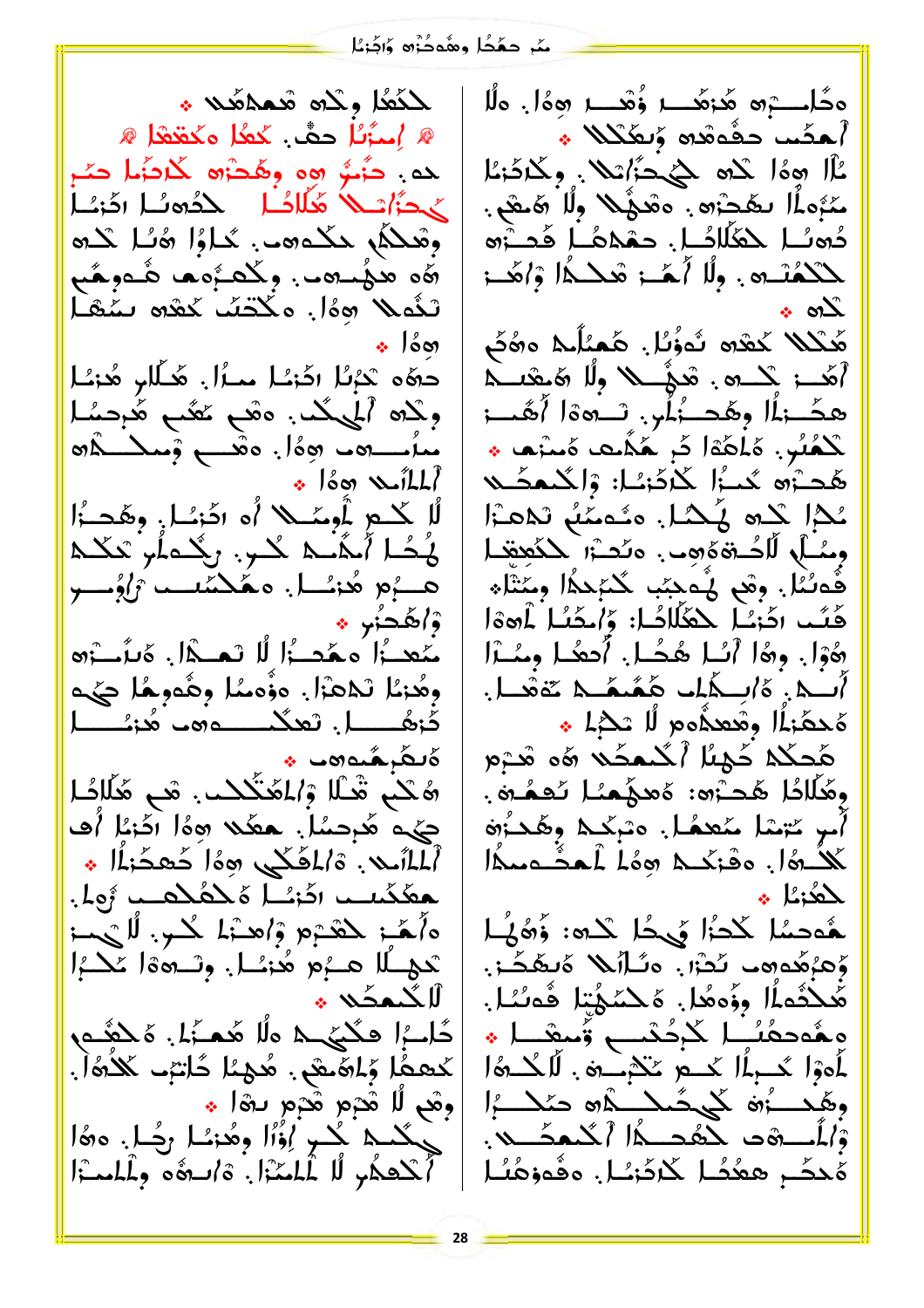مِّد حمُّجُل وهُوجُزُو وُاجَّرْنَا

كَاهِدًا هُلَا لِلْعَلِيْكَا. كَاثَبْنَا أَخُدْهَ أَهْلِؤُب: ٥َاهَٰذِ لْمَحْدُدِماْ ﴾ رِيْكُماْلِ. وَرُقِيُّا تَكْسُلُا وِؤُسْعَدِكْتَ **14 حَقٌّ. أَهُا وِئَيْدًا** هَ هُه وِحْرَفُنْا دُهلًا حصْحًا هُومُا. حَمْرِ يُحَزُّانَ هَجْرَه مُحَدَّ حَجَّلَتِهِ . ؤَمْعَدَكُمْ أَكْثَرُا \* هُه وٖمُلاَ حُمْلًا وِحِدُّه لِمَا هُوَلِهِ. حمّـــ هُـــوكُنَّه وكَّنهــُــه وَحكَـــزلمَا. وُبِتَعِيْلِكُم أَكْدَهُ لَهِ إِلَّهُمْ كُنْثُمْا وِشُمْسُكُمْ لَكُلْهَا وَالْمُحَسَّدِهِ لمُوت وُهزَّىعُكُمْ لَــْــْمَوْلَ. وُسْعِدِكَمْــــمِ × اُهُ/\* ِ أَهَٰ: دُهِنُا لِكَكِّلَادُ الْمِعْصَوْنَ وَالْمَحْمِ أَهَٰذٍ هُوْا وُأَهَٰذٍ أَبِيلٍ. وَسْعِيْكُمِ ݣَلَاهَ! \* دَّنِــِرٌ وهِ مِـمَـَّزِ كَنــُرَا رَبِ دُهنـًا. هَوْشَـــلاً مِّــوَيْـــلْمِ فِيْحِيْبِـــلِّــوَمِّــوَمِّنْهِمْ بِ ؤشعدكم للأه اء کا والکڑی آگھ ہے ـ هـ حقَّ و أو الأحداد من الله عليه الله عليه الله عليه الله عليه الله عليه الله عليه الله عليه الله هُه وكُلاَدُنُا حصْهْ هُومِمُـا. هُحَـٰ: تَعَوْنِكُمْ نَــٰمَمَٰنُ ۖ. وَتَعَــِي ٱلْمُحْمَــٰكِمْ قَدَّمَـٰكُمْ. مِنْـَمَـٰأُ وِكَعِـنُّوَـٰأَا قَعِـمْوْٓا: هكُنُو أَبِهِ هُزِيْلِ أَيْدُهُ! \* ادّْنُسَا دُهنُسا حصْبِهِ هُومُساٍ: هِجُمُعَتَ فَعُلَّ وُتَعَمَّعُ دَعْهَلَ. ١٤/٥ لِكُمُلُو هَٰكُلاَحُل. وَبِـعَجِّزَوه لِمُووُلِ وَجُل: هكَّبَرِ أَبِهِ هُنئا ﴾ هُ لِحَقَّهُ لَكُما صُحْتَ مَعْصُرُ مَعْدَدُا حفَّهْمَا فُــوهُده فضُــز. حَرْهُــا وحميه كاه هزًا. هكَّر أبط \*

ەللەن ھېسىمە ، ومئىسىلا تىسى ۋىتسە وُهِمُووُسَ ﴾ وِّحِهِ أَهِ ادَّنِيْـا وَحِعُــا لِيحْـــح ولَا قُدْمَصْنَدْ أَسْكُمْ قَاهُ . هَـُـتْ كُنْبِر هْدْ: أَهْنُدْ حَثَّى وَ مِنْ الْمُدْمَلَ حکّر هُذِئا \* هُوصُمُ الصَّلِمُ الصَّلِمُ الصَّمَرِ. هْمِ يُدْهُا وُحِثُّه نُدْمَاً. مَـُـْمَدٍ وَهُا كْلُوّْا لِلنَّحْدُّوهِ وِنُلاهْمِ أُوفِسُل هزم مخللته \* ® حُذُماُ! وهُنِ أَقْنِيمِ ® هُنَّهٖ ٱلمُفَعَّدَكُم كُرِيْدَاْ» وِدُوبَا ادَّامًا.<br>كُرِيْدَاْ» ەَحكْدْاْ» مُعْا كِي ەَحْكَتْبَع قبى فَكْلُهُم وَحَفَظْ . فى محصوم زَمْمِ مَكْلَأَثْلَ. زَمِدُل هُشْمًا خَمْدُلُهِ . وكَرْدُنَا تَبْدًا هَجَّزَاً. حَجَّزَ عَعَا وهَكْدْهُكُمْكُلْ. هُوُهَا كُمْكُلْهُ يُحْمَحْتْرَا يُ عَلَيْكُمُ \* أَحْكُمْ مَدْ كُلُّهُ لَكُمْ مِنْ رَبُّدْه مُو وَإِيهِكُمْ حَسَنَةً وَاهْكُمْ لَكُسٍ. لَّأَكُمْ أَنُمْلِر كُدُواْ. مَاْهَ ْا كُمْعْدُه يُومَمُّكُ : وَوَّومُمُّا وَهُومِهُا لَـٰهَۥٓا كَـٰهِ . كُمْ وه حكْزْهَا وْكْلِمَاهْ هُنَّهٖ ٱلمُفَعَّدِكُم كُرِيْكُماه وِدُهِنَا آدُرْيَا.<br>كَرِيْكُماه هُحَدُّدْيَاهِ مُهَا كُمْ هُكَيْتَبْنِ **&هُدوْحُلْ & حَتَّى. لَكْتُبْ تَكْلُكُفُ** ىشىھ ھۇا گىيا. ەھْھىزە كېڭزئا دُوبُا دِوَّىئَــلا مُومِيًـا. وِلَمْتَــر ٱبطلُو. دُّوْوَا وهُدَهَى أُوفِسُا هـرُو كَ : هَٰلاَصًا. وشوهْ أَ هُدْ: ( كَاوْكُلْ. فْدَوْهُلَا كَلَاهُتّْعَلَّا. دَعْتْلُ لِلْكُلِيقِلْ \* أَهَّ: كُمْزًا لِلْكُمُلُدُهِ وِدُهْنَا آدَّنْنَا. كْمِلًا وْالْمُكْمِي. حَرْهُمَا وِّهِهَا عَكْبُا وهُــههُدُا أُســو وُاصــْ; هُ/هُـــ: كُمــُرَا.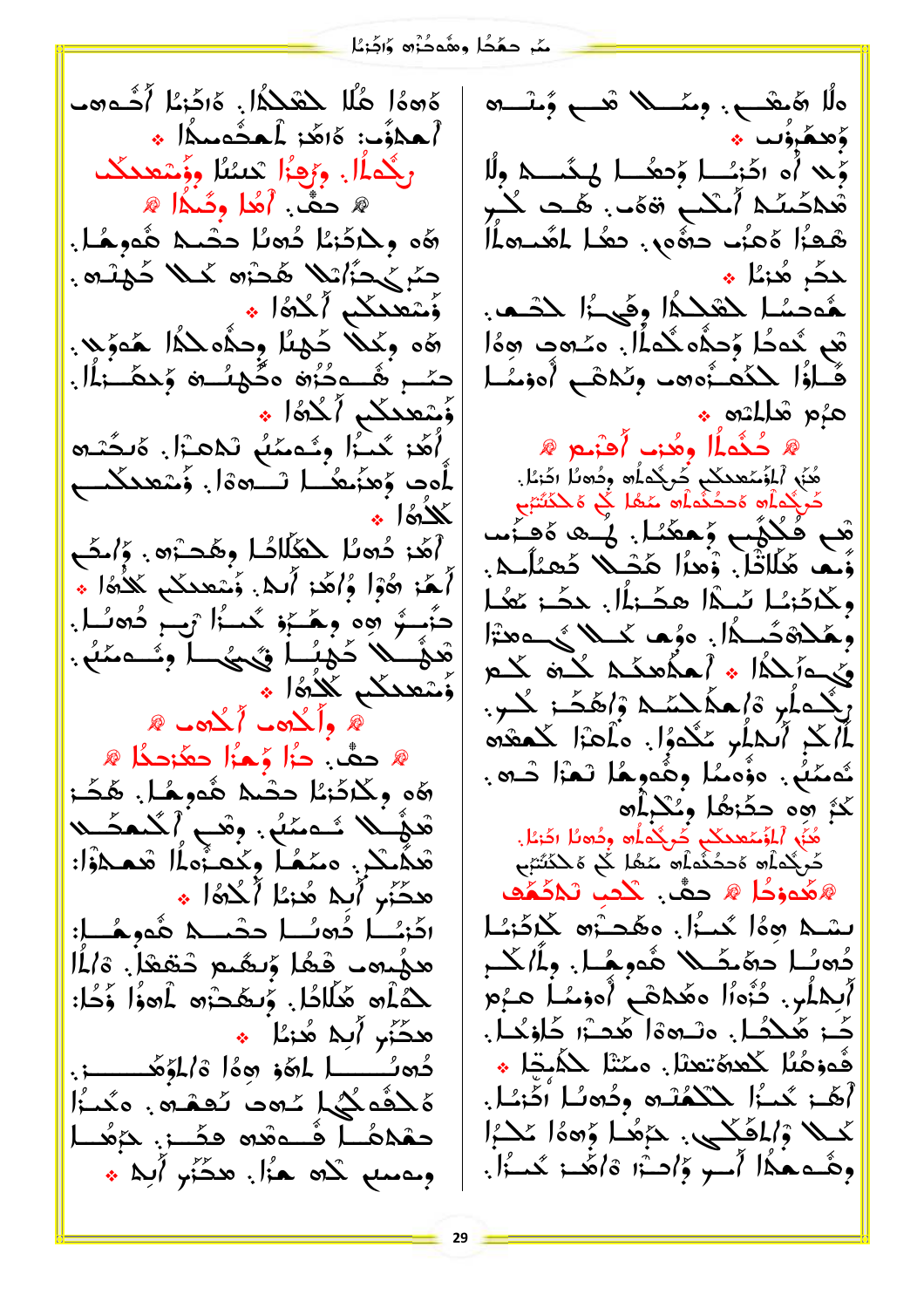ىشى دُەئا جشىي ھُەرجا جڭرگاۋا 06 وَتَعَمَّالًا. مَعْهُدەت قَمَّا وَيْشَيْعِ). دَعْهَا مرُم هُزَره ﴾ أَهَٰ ۚ كَدَّٰٓ الْكَاخَنُـ الْعَضَــمَا لَمُعَامَّا ا هما المكاسف. كمر تكَسكر. أسيءُ! لمعْلِكُمُ \* لحقَمتُكلا هُومِمُط هكْلُمَا ادَّنْطَ ەھَلَّائَا لَمُّع ھَجِنَّە وَ شَوْعًا كَهْنُە وَالْمُعَكِّدُ حَقَّبْلًا \* أهدكم نُسم هُلَاتا وهُكْلا كَعْدِهِ كْمَلًا كُمْلَةُهِ . وِكُنُّوا ۚ هُـهِـهَٰمَاً . شُمِمَّعُ \* انعر A jedino dračil ـ حصٌّ. هُلْ هَفَه: «هُلْ \* هُما هَقَمِ «هُا هِكْعُما. وسُده جُحزائـــلا وَّــــم هَـلَاتـــل كَلاَحَزَــُـل حقمَكم هُموهُا صَّرِ أَهُد: كَلِهِ . وِتْعَفّْتَكُمْ لَحْرٍ. قُاؤًا فَيُحِيَٰهَا شَمْعُهُ \* هٰا هَاسُا اجەم ئەمكا: ۇىشك ئىبار كەمكىلا هْموهْـا. ەھْھــْزە كْلاَّنْـا دُەنْـا كَنْݣَلْا شُومْتُهُ. وِقْتُلُو وُنْسُتْ، ثُنُّوا! هرُم جُز هُكُدُا \* هُا فَامًا مِعْعِبًا. هُ- خَبْلُ هُلَّا وزُعِه هَٰلَاتا. ثَمِ أَهَٰذٍ كَلِّهِ كَاثَذٍنَا دەَخَىلا ھُەمِھْا. كَاكْر أَبِيالُمْ: أَمِنَىٰٓٓ إِ هَٰٰٓهُم أُوضًا ﴾  $\mathcal{R}$  accul. همّع . كَرْبْطُرْت . هُبْنِ هُوصُلْ تَعْفَ.<br>دُهِنُل لِّلْدُل كَجُزْل كَرْمِرْوْهُ عَادَرْهِ حَمَّسُاً. ةَيْجِهَا وِضُنْوا هُـوهِـدًا. مُبِئُـل كَــبِلَا كَــمِر

كُمْ هُءَحِسًا كُمْ أُهرَّحْاً هُـْأَ قَـٰلاً َّكِلًا ۚ خُووُتُس, وَۢكُلُوۡتَكَـلَ ٱلۡاَسۡـَٰٓءَكَ.<br>حِثَـلا ۖ مِتَّقَٰىٖ ۖ وَحِثَـلاً ۖ وَمِـتَٰىٖ: مَحَـّنُنِ أبِ هُنْ أَكُنُ أَوْ وَتَعَكَّبُ أَ andry & ه حَمَّ عَمَّتُنَا مُّوصِّا أَهْبَ كَادَّنْنَا كَدُّا هَجْرَهِ . وَحِجَّنْاً حَكَكَمَ بأُهربمُدوسي وتُكلفُ أُوفِسُا هَزُهِ هُنْزَهِ . هَه وْإِلَمَا وِتَعَزَّمَه حُنْظَا \* هعك مع الأخنس المحافظ ه كَمُنْه حَمْدَهُا أَلْمَحْزِ. وَلَا كُـْهَى هأهلًا هَكُلاً. حَرَّهُا وِثَمِمَّهُ ٱلْمِعَلُّفَةُ فَاؤَا مَكْسًا وِتَحكُمْ كُمْ حَصَّبَكَ وتكلِّط تَــومَعْبُ. 1⁄8 مُبِئَــا كَلَّــرَا هُومِمُل واُهزُا ۚ هُوتُ حَيْمُ دُرْوِ ﴾ هُهِ وَمُسْدَهِ وَهُمْ فَسَلَوْا هَا الْعَلَمَ. لَاكْتُمْكُنَّهُ هُجَدًا حَضَّنَاً. وِتَــْ109 كُزُواْ وِمَّتِهِ وَنَعْقَهِ لِلْكَعِقَا هُم 4 بمحكّب 2 ILL Kusaal 2 **& حَقٌّ. کُومُنُّلُ** & حَدَّاتِ ﴾. هُجِبَّة وها. كَادَّتْ ا كُنْ حَكَبُه هَقَّةوِهُمْ: وِلَـهِهَا كُــْر دأا حمّاً الماحمة معتمر هذه ومعلّه. وتسوةا هُدَرَا هَــُو هُــْوَىٰ: أُوفِعُــا للأنْدَا \* ادَٰٓئِنَّا دُ٥ۡتَا. أَحِكْوَّب أَهُـ; كَحُنْـُ۞ حَكْثَرُهُ وِشَــْمَعُـُمْ. وَمَسـبُّفَ هُــُــلَّا ەُاەوًب مەڭكىب. كَرې لَهُمْ ھِوُا. وِھُطُ يُكْتُمُا أَسْرَيْهِ! أَحْكُمُوهِ وِتَعَكَّمُا \* **& كَمُسْمَد كْتَرُه هَ** حَقٌّ. حَيَّبٌ نُوهِ وَوَٰلَ هُوهِم هِ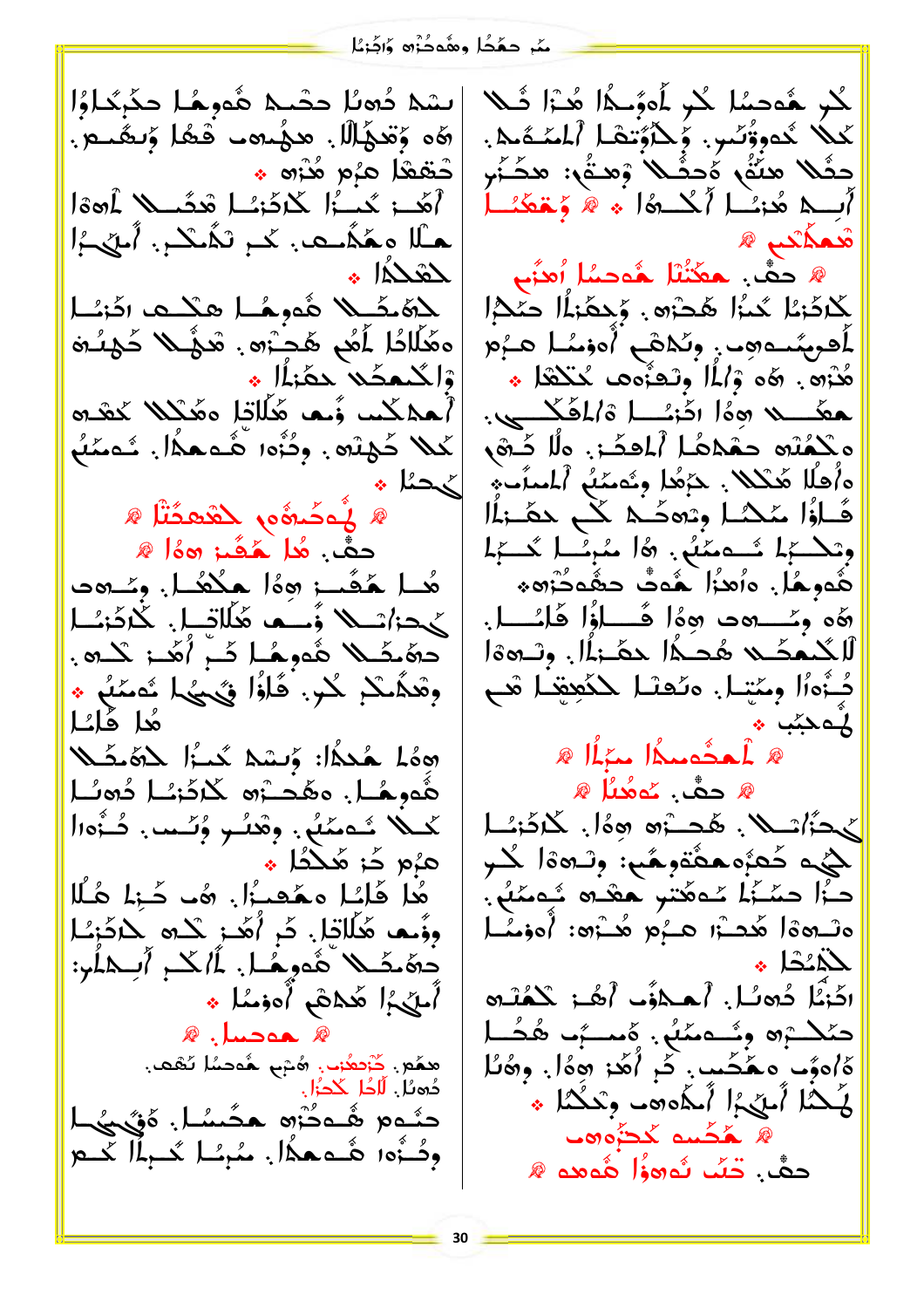آ،افَکّے دُھنُـا کَــلا کَنــُڑا. حنّـر هَخَــزَاْ وَٱسْلَمَــ هِهُ لَكْــهِ وَٱهَــزَ كَمْ وَامْتَئْسًا مْلَاهَا. هُوْا وْاهْشْهَا نْعَوْنُــل: وْابْــلا يْـمِــز أَـــكْفْ هُجُــل: المفهقه مفصد لماتيره بالماة كَحْرُوهِ كَلِلْمُقْدَهِ ﴾ [اهْدِ كَلْمُ الْمَوْءَ هُكُبِ . حَرْهُا حَكْثَرُهِ وَخُزْهَ أَنْ *®* حُذُماُ! وهُنِ مُحفَّف *®* ركْملُر كْتِكَ دُولُّلا ادَّنْنَا رِكْملُر كَتِكَ.<br>مَكْتِكِكْلُر تَعْقَلا فُنِبًا وَيَتَبَقَّا كَل حِبًا وِيَ ارْدَٰنِيْ وَحِكْلِادُا هَيْبَ وَأَهُدِ. وَّارِهَٰلِ حَقَّبْاً وَ هُوِسَكَ هَٰٓزَكُمْ وَ أَه نُهزُنُـا. ةَابُـا هُـحُـا هَجِحُـ: آحنُـاً وْسِعْدًا لَّكْتَ جَبَّالٍ مَكْمِيلًا هِتْ هُوْا وِٱمَّة هَادُمٍ أَس وِٱهۡدَ ٱللهِ ﴾ ْ هُدَمَسُا لَّاكُلُ وِمُـهِد ۚ يَكِهِ ۚ قَـٰاؤُا لمُعْصِمًا حفَّ; أَأَ. مِعْهِ بِمَا كَصَرَا وثَعِيثُكُمْهِ هُلَا سَكِيلٌ لَمَوْمٍ لِحُوْمِنَا وَوَّحْسَنَ هَ هُرِ هُسْ هَيْ حَجَّاظُ الْهَرْ هُسْ هَ . وِنَحْزَا حِنُودُكُمْ كَلَائُومُ أَوْوَهُمْ الْحَزَّمِيُّ မတ္ဆိုက္ရွိ ၀၀္ دُرِكْهُلُرٍ هُنْا بِكُهْلا هُدَهْا وِوُّى أَل َّهُمْ ثَلاً أَسُلًا وَهُدْيُهُ هَ حُو حَيَّ هُنُمَاً!<br>هُمْ وَلْمُلْذِهُنَّمْ \* @ هلله حدَّه حكَّم الله عنه الله ه وْمِمُلَا هُوْلُمُمَّا. ٱلْمُكَهَّفُ فَهُمْنَا اكْبْنَا، دَيْبِ شَيْئًا هُومُاً. ثُبّ هُشَآه كَمِسْرًا. هَدُّكُمْ كُمْسِهِ كَثَرَهِ فِي وَمُسْؤَوْرًا وهَعكنُماُ وهُرْوُه مُكلبًا. وتُعشُّدو لاه گه*اً \** كملا ولْمْ أَهَٰ: حَقْدُه يُمِنُوا وهُدْرُه كْمَا كُمْتُا. حَتَا ةَاهَدْ وَهُا كَلُو. أَ90 هَذَبِهِ وَلَا لِمَحْكَمٍ . حَرْهُما

كَـٰابِــةِ وَاُهِنَّمِــعُوصَفِــاً. لِكَـٰذِـُـاً<br>هِـمَـْسُاً. وِهُـٰدُوَٰةِ حَقُلَاهِ وِخَامَعُ \* همعُّ هِهُوشَ هَالْکُوهِ ه هُلا وِرْدُا ۾ ه حملل کر مُزْمًا مُّزْمَعُ \*<br>\* \* . مَكْشَا مَنْعًا مُّرْحَدٍ \* ىشى كْتُرَا لْكَسْمْ هُومُا وهُدَرْو لحدُهنُا. حُمِنَــه هَٰلَـٰا هَيْجِيُـا وحُـزُّه،ا وهُـممكان هُولًا هُـعْبٌ هِهَا فُهِمًا وهُحِمًا لَمُكَنِ أَهْنَهِ حَمْدَهُا تَكْتَمَتْسَ حَرْهُمَا وْٱلْمَكْسِ. هُوصِمُمَا لَّكْلُّهُ لَكُنْكُمْ لَيْكُمْ لِمُؤْمَنُونَ وَالْمُؤْمَنُونَ وَالْمُؤْمَنَ وَالْمُؤْمَنَ وَالْمُؤْم هَــَمْ أَسْلَىٰــُمْ فَا مَعْدَـــــ لَكَــــــهِ كَــــَمْ لِمَــــمَ هُومِهُا وَوَٰٓا أَهٰٰٓا هُوصُلٌ ﴾ 2 Lusca 2 مَـُرُه أَا هِهُمْ مَعْمُـٰلِ حَكَـٰزِمْ كَـُمْتَـٰلِ. وهُحكُمْ حُمْلًا حَهْدُهاُهْ حَقْـُهِ﴾ كُنُومُا. كَرِ أُهُدِ ݣُلُو نُووُنُـا ۖ لِكُلُونُـا ۚ ادَّنْسًا. وِتَعَمَّىكُمْ كُمُو دُّنَّاهُ وَهُدَار هـُمْ هُـُرْهِ . هُـُمحِمْـاً لَكِـهِ وَمَـُـرَّب كْدْهَـزْلَمْ. هُءْدْسُــا ݣــْدْ وْهُـدْرْدْ كْلاَكْبْنْل. هُـْمَحْسُلْ كْلَاهِ وُهَّتُهَ كَبِلُوهِ وَوَّا أُهْزًا هُوْصُلْ ﴾ ِ *﴿ مِدْتُلْ. حملل أَنْلُ إِنَّا* نُوهِ وَلَا ﴾ حنَّــر تَــهــزُا وتَــتَّـعْــا وهَــْزَت وهُا. هأهكُنَـٰ; قُبِي مُجَــُّ; ووَهُ مُجَــاً. كَجَلًا بَعْثَرَهِ وِصَّاؤُا فَيُحِيَٰكَ لَيَ عَكْدَةً مِ حدُثُونسا الأسلِّ. وَسكن وهُجِبْرُو<br>جُلاَحُوْسُباً. كُسِبُوا وِنَسوؤًا حصَّبِ هُومِمًا. هُـزُا وِكَــرَّا حَاتِبُــوُّهِ. مئتًا للنُلْطُ هُ مَعَكِ \* 2 Lusca 2